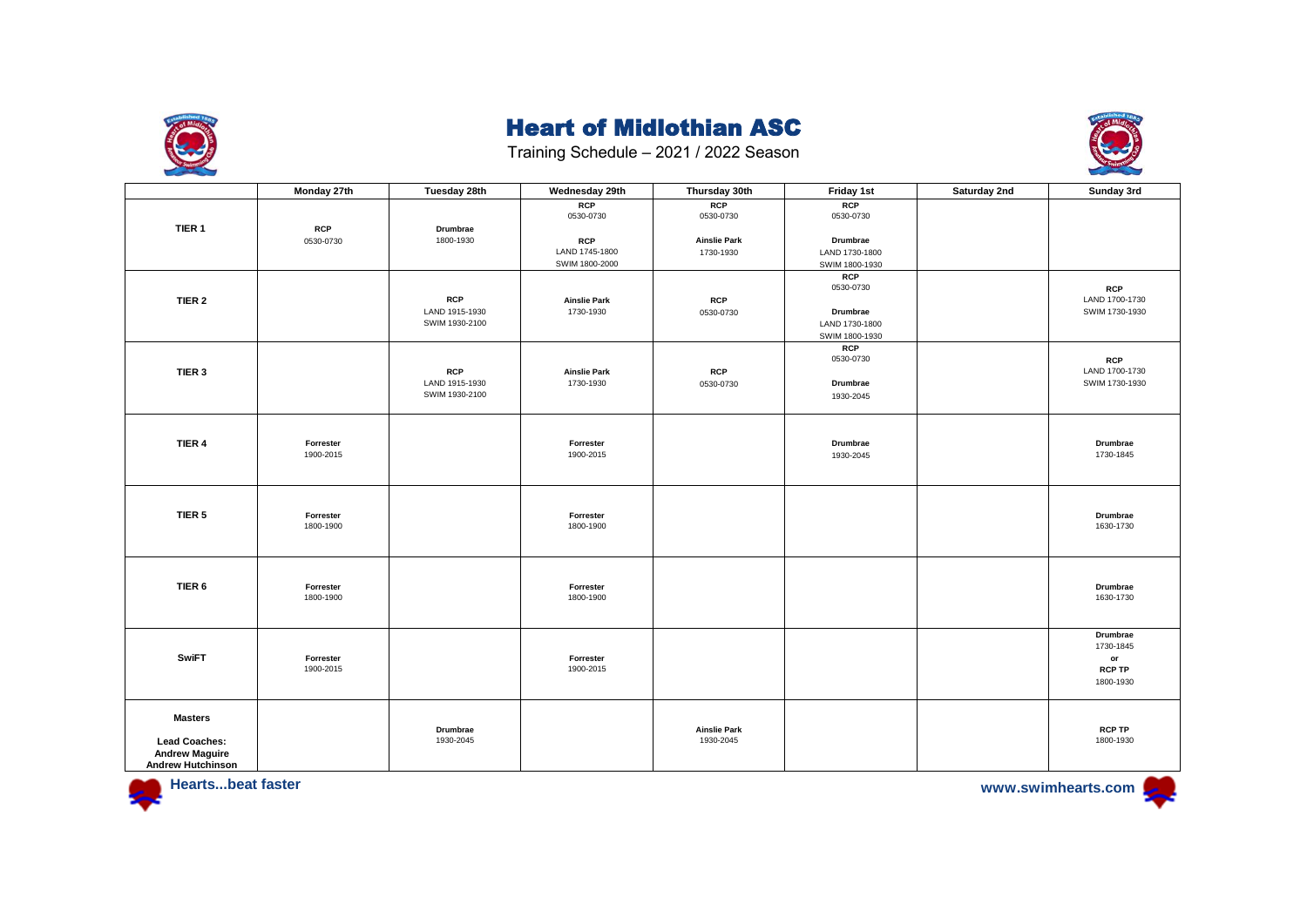



|                                                                                             | Monday 4th              | Tuesday 5th                                    | Wednesday 6th                                                             | Thursday 7th                                         | Friday 8th                                   | Saturday 9th | Sunday 10th                                                            |
|---------------------------------------------------------------------------------------------|-------------------------|------------------------------------------------|---------------------------------------------------------------------------|------------------------------------------------------|----------------------------------------------|--------------|------------------------------------------------------------------------|
| TIER 1                                                                                      | <b>RCP</b><br>0530-0730 | Drumbrae<br>1800-1930                          | <b>RCP</b><br>0530-0730<br><b>RCP</b><br>LAND 1745-1800<br>SWIM 1800-2000 | RCP<br>0530-0730<br><b>Ainslie Park</b><br>1730-1930 | Drumbrae<br>LAND 1730-1800<br>SWIM 1800-1930 |              |                                                                        |
| TIER <sub>2</sub>                                                                           |                         | <b>RCP</b><br>LAND 1915-1930<br>SWIM 1930-2100 | <b>Ainslie Park</b><br>1730-1930                                          | RCP<br>0530-0730<br><b>Ainslie Park</b><br>1730-1930 | Drumbrae<br>LAND 1730-1800<br>SWIM 1800-1930 |              | <b>RCP</b><br>LAND 1700-1730<br>SWIM 1730-1930                         |
| TIER 3                                                                                      |                         | <b>RCP</b><br>LAND 1915-1930<br>SWIM 1930-2100 | <b>Ainslie Park</b><br>1730-1930                                          | <b>RCP</b><br>0530-0730                              | Drumbrae<br>1930-2045                        |              | <b>RCP</b><br>LAND 1700-1730<br>SWIM 1730-1930                         |
| TIER 4                                                                                      | Forrester<br>1900-2015  |                                                | Forrester<br>1900-2015                                                    |                                                      | Drumbrae<br>1930-2045                        |              | Drumbrae<br>1730-1845                                                  |
| TIER <sub>5</sub>                                                                           | Forrester<br>1800-1900  |                                                | Forrester<br>1800-1900                                                    |                                                      |                                              |              | Drumbrae<br>1630-1730                                                  |
| TIER 6                                                                                      | Forrester<br>1800-1900  |                                                | Forrester<br>1800-1900                                                    |                                                      |                                              |              | Drumbrae<br>1630-1730                                                  |
| <b>SwiFT</b>                                                                                | Forrester<br>1900-2015  |                                                | Forrester<br>1900-2015                                                    |                                                      |                                              |              | Drumbrae<br>1730-1845<br>$\mathsf{or}\,$<br><b>RCP TP</b><br>1800-1930 |
| <b>Masters</b><br><b>Lead Coaches:</b><br><b>Andrew Maguire</b><br><b>Andrew Hutchinson</b> |                         | Drumbrae<br>1930-2045                          |                                                                           | <b>Ainslie Park</b><br>1930-2045                     |                                              |              | <b>RCP TP</b><br>1800-1930                                             |



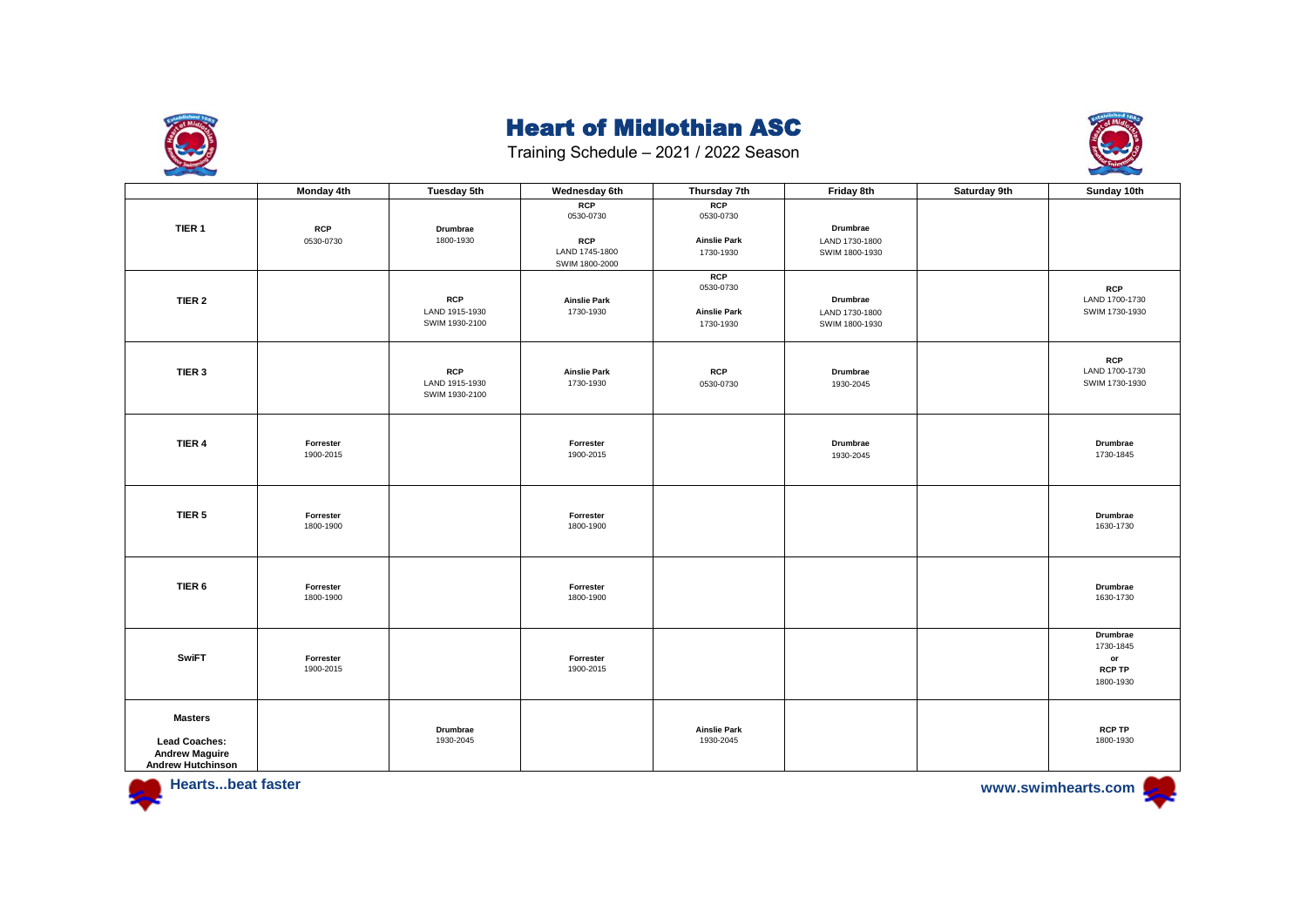



|                                                                                             | Monday 11th             | Tuesday 12th                                   | Wednesday 13th                                                            | Thursday 14th                                               | Friday 15th                                  | Saturday 16th | Sunday 17th                                                            |
|---------------------------------------------------------------------------------------------|-------------------------|------------------------------------------------|---------------------------------------------------------------------------|-------------------------------------------------------------|----------------------------------------------|---------------|------------------------------------------------------------------------|
| TIER 1                                                                                      | <b>RCP</b><br>0530-0730 | Drumbrae<br>1800-1930                          | <b>RCP</b><br>0530-0730<br><b>RCP</b><br>LAND 1745-1800<br>SWIM 1800-2000 | RCP<br>0530-0730<br><b>Ainslie Park</b><br>1730-1930        | Drumbrae<br>LAND 1730-1800<br>SWIM 1800-1930 |               |                                                                        |
| TIER 2                                                                                      |                         | <b>RCP</b><br>LAND 1915-1930<br>SWIM 1930-2100 | <b>Ainslie Park</b><br>1730-1930                                          | <b>RCP</b><br>0530-0730<br><b>Ainslie Park</b><br>1730-1930 | Drumbrae<br>LAND 1730-1800<br>SWIM 1800-1930 |               | <b>RCP</b><br>LAND 1700-1730<br>SWIM 1730-1930                         |
| TIER 3                                                                                      |                         | <b>RCP</b><br>LAND 1915-1930<br>SWIM 1930-2100 | <b>Ainslie Park</b><br>1730-1930                                          | <b>RCP</b><br>0530-0730                                     | Drumbrae<br>1930-2045                        |               | <b>RCP</b><br>LAND 1700-1730<br>SWIM 1730-1930                         |
| TIER 4                                                                                      | Forrester<br>1900-2015  |                                                | Forrester<br>1900-2015                                                    |                                                             | Drumbrae<br>1930-2045                        |               | Drumbrae<br>1730-1845                                                  |
| TIER <sub>5</sub>                                                                           | Forrester<br>1800-1900  |                                                | Forrester<br>1800-1900                                                    |                                                             |                                              |               | Drumbrae<br>1630-1730                                                  |
| TIER 6                                                                                      | Forrester<br>1800-1900  |                                                | Forrester<br>1800-1900                                                    |                                                             |                                              |               | Drumbrae<br>1630-1730                                                  |
| <b>SwiFT</b>                                                                                | Forrester<br>1900-2015  |                                                | Forrester<br>1900-2015                                                    |                                                             |                                              |               | Drumbrae<br>1730-1845<br>$\mathsf{or}\,$<br><b>RCP TP</b><br>1800-1930 |
| <b>Masters</b><br><b>Lead Coaches:</b><br><b>Andrew Maguire</b><br><b>Andrew Hutchinson</b> |                         | Drumbrae<br>1930-2045                          |                                                                           | <b>Ainslie Park</b><br>1930-2045                            |                                              |               | <b>RCP TP</b><br>1800-1930                                             |



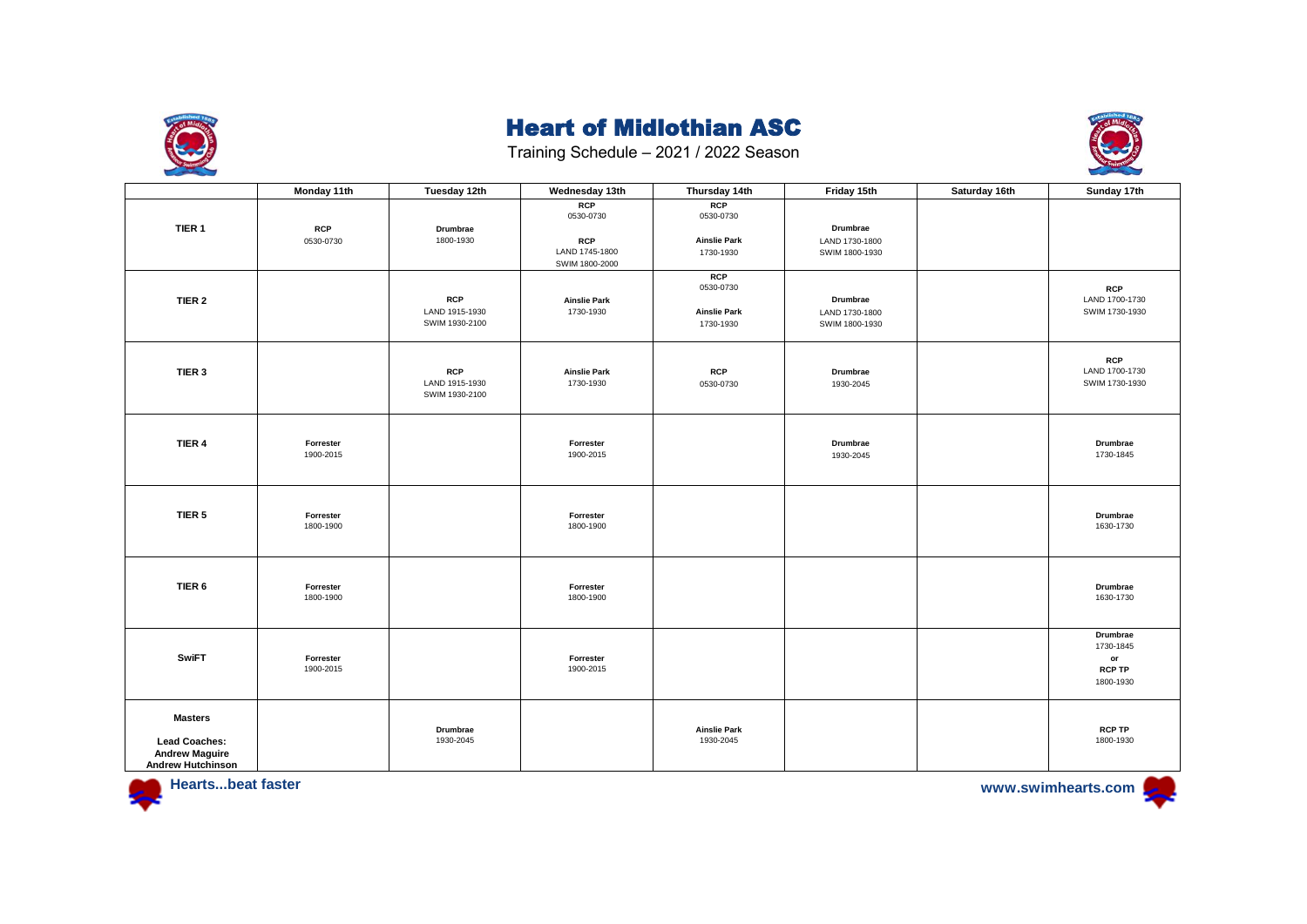



|                                                                                             | Monday 18th             | Tuesday 19th                                   | Wednesday 20th                                                            | Thursday 21st                                               | Friday 22nd                                  | Saturday 23rd | Sunday 24th                                                            |
|---------------------------------------------------------------------------------------------|-------------------------|------------------------------------------------|---------------------------------------------------------------------------|-------------------------------------------------------------|----------------------------------------------|---------------|------------------------------------------------------------------------|
| TIER 1                                                                                      | <b>RCP</b><br>0530-0730 | Drumbrae<br>1800-1930                          | <b>RCP</b><br>0530-0730<br><b>RCP</b><br>LAND 1745-1800<br>SWIM 1800-2000 | RCP<br>0530-0730<br><b>Ainslie Park</b><br>1730-1930        | Drumbrae<br>LAND 1730-1800<br>SWIM 1800-1930 |               |                                                                        |
| TIER <sub>2</sub>                                                                           |                         | <b>RCP</b><br>LAND 1915-1930<br>SWIM 1930-2100 | <b>Ainslie Park</b><br>1730-1930                                          | <b>RCP</b><br>0530-0730<br><b>Ainslie Park</b><br>1730-1930 | Drumbrae<br>LAND 1730-1800<br>SWIM 1800-1930 |               | <b>RCP</b><br>LAND 1700-1730<br>SWIM 1730-1930                         |
| TIER 3                                                                                      |                         | <b>RCP</b><br>LAND 1915-1930<br>SWIM 1930-2100 | <b>Ainslie Park</b><br>1730-1930                                          | <b>RCP</b><br>0530-0730                                     | Drumbrae<br>1930-2045                        |               | <b>RCP</b><br>LAND 1700-1730<br>SWIM 1730-1930                         |
| TIER 4                                                                                      | Forrester<br>1900-2015  |                                                | Forrester<br>1900-2015                                                    |                                                             | Drumbrae<br>1930-2045                        |               | Drumbrae<br>1730-1845                                                  |
| TIER <sub>5</sub>                                                                           | Forrester<br>1800-1900  |                                                | Forrester<br>1800-1900                                                    |                                                             |                                              |               | Drumbrae<br>1630-1730                                                  |
| TIER <sub>6</sub>                                                                           | Forrester<br>1800-1900  |                                                | Forrester<br>1800-1900                                                    |                                                             |                                              |               | Drumbrae<br>1630-1730                                                  |
| <b>SwiFT</b>                                                                                | Forrester<br>1900-2015  |                                                | Forrester<br>1900-2015                                                    |                                                             |                                              |               | Drumbrae<br>1730-1845<br>$\mathsf{or}\,$<br><b>RCP TP</b><br>1800-1930 |
| <b>Masters</b><br><b>Lead Coaches:</b><br><b>Andrew Maguire</b><br><b>Andrew Hutchinson</b> |                         | Drumbrae<br>1930-2045                          |                                                                           | <b>Ainslie Park</b><br>1930-2045                            |                                              |               | <b>RCP TP</b><br>1800-1930                                             |



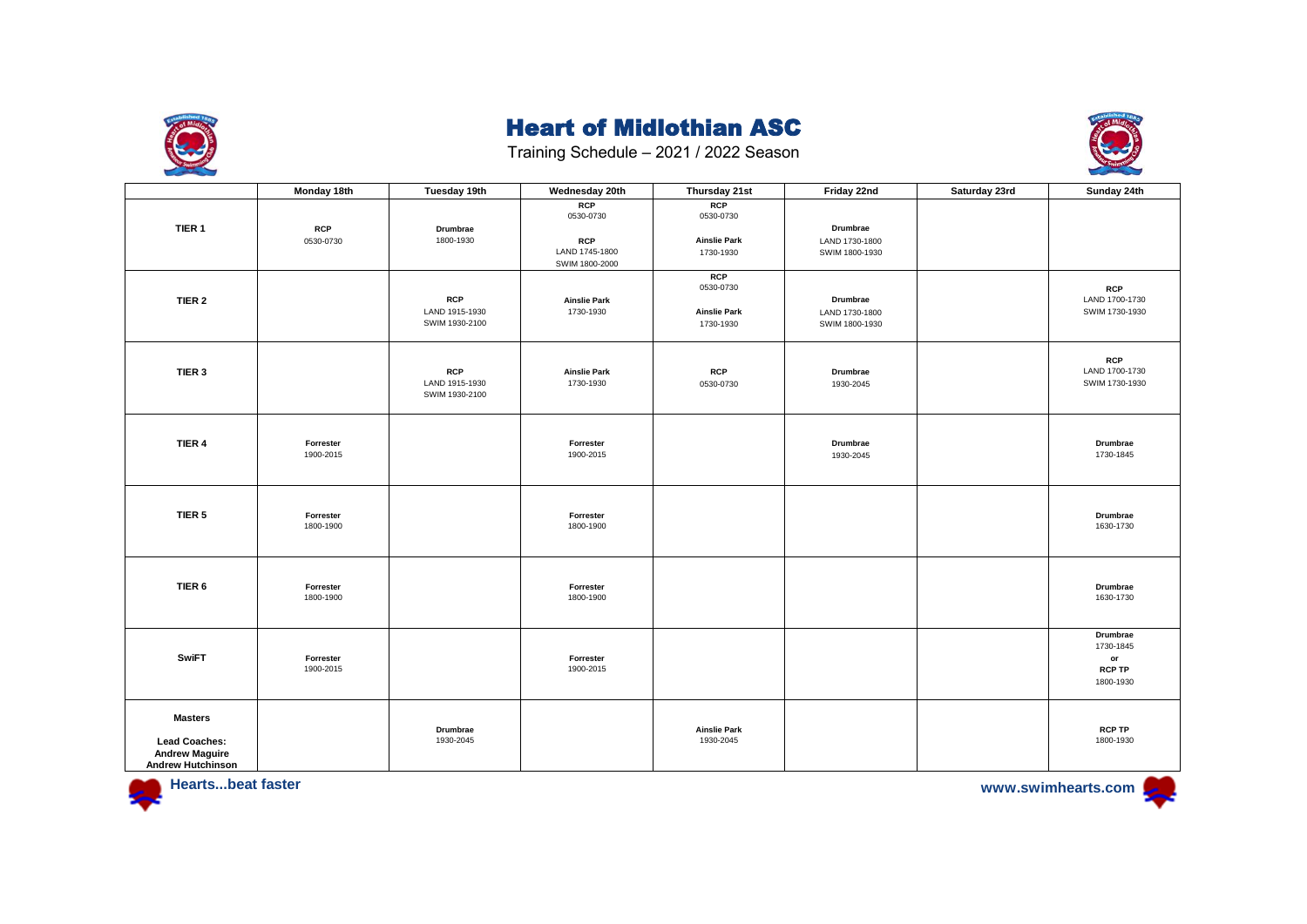



|                                                                                             | Monday 25th            | Tuesday 26th                                   | Wednesday 27th                                 | Thursday 28th                    | Friday 29th                                  | Saturday 30th | Sunday 31st                                               |
|---------------------------------------------------------------------------------------------|------------------------|------------------------------------------------|------------------------------------------------|----------------------------------|----------------------------------------------|---------------|-----------------------------------------------------------|
| TIER <sub>1</sub>                                                                           |                        | Drumbrae<br>1800-1930                          | <b>RCP</b><br>LAND 1745-1800<br>SWIM 1800-2000 | <b>Ainslie Park</b><br>1730-1930 | Drumbrae<br>LAND 1730-1800<br>SWIM 1800-1930 |               | <b>RCP</b><br>LAND 1700-1730<br>SWIM 1730-1930            |
| TIER <sub>2</sub>                                                                           |                        | <b>RCP</b><br>LAND 1915-1930<br>SWIM 1930-2100 | <b>Ainslie Park</b><br>1730-1930               | <b>Ainslie Park</b><br>1730-1930 | Drumbrae<br>LAND 1730-1800<br>SWIM 1800-1930 |               | <b>RCP</b><br>LAND 1700-1730<br>SWIM 1730-1930            |
| TIER 3                                                                                      |                        | <b>RCP</b><br>LAND 1915-1930<br>SWIM 1930-2100 | <b>Ainslie Park</b><br>1730-1930               |                                  | Drumbrae<br>1930-2045                        |               | <b>RCP</b><br>LAND 1700-1730<br>SWIM 1730-1930            |
| TIER 4                                                                                      | Forrester<br>1900-2015 |                                                | Forrester<br>1900-2015                         |                                  | Drumbrae<br>1930-2045                        |               | Drumbrae<br>1730-1845                                     |
| TIER <sub>5</sub>                                                                           | Forrester<br>1800-1900 |                                                | Forrester<br>1800-1900                         |                                  |                                              |               | Drumbrae<br>1630-1730                                     |
| TIER <sub>6</sub>                                                                           | Forrester<br>1800-1900 |                                                | Forrester<br>1800-1900                         |                                  |                                              |               | Drumbrae<br>1630-1730                                     |
| <b>SwiFT</b>                                                                                | Forrester<br>1900-2015 |                                                | Forrester<br>1900-2015                         |                                  |                                              |               | Drumbrae<br>1730-1845<br>or<br><b>RCP TP</b><br>1800-1930 |
| <b>Masters</b><br><b>Lead Coaches:</b><br><b>Andrew Maguire</b><br><b>Andrew Hutchinson</b> |                        | Drumbrae<br>1930-2045                          |                                                | <b>Ainslie Park</b><br>1930-2045 |                                              |               | <b>RCP TP</b><br>1800-1930                                |



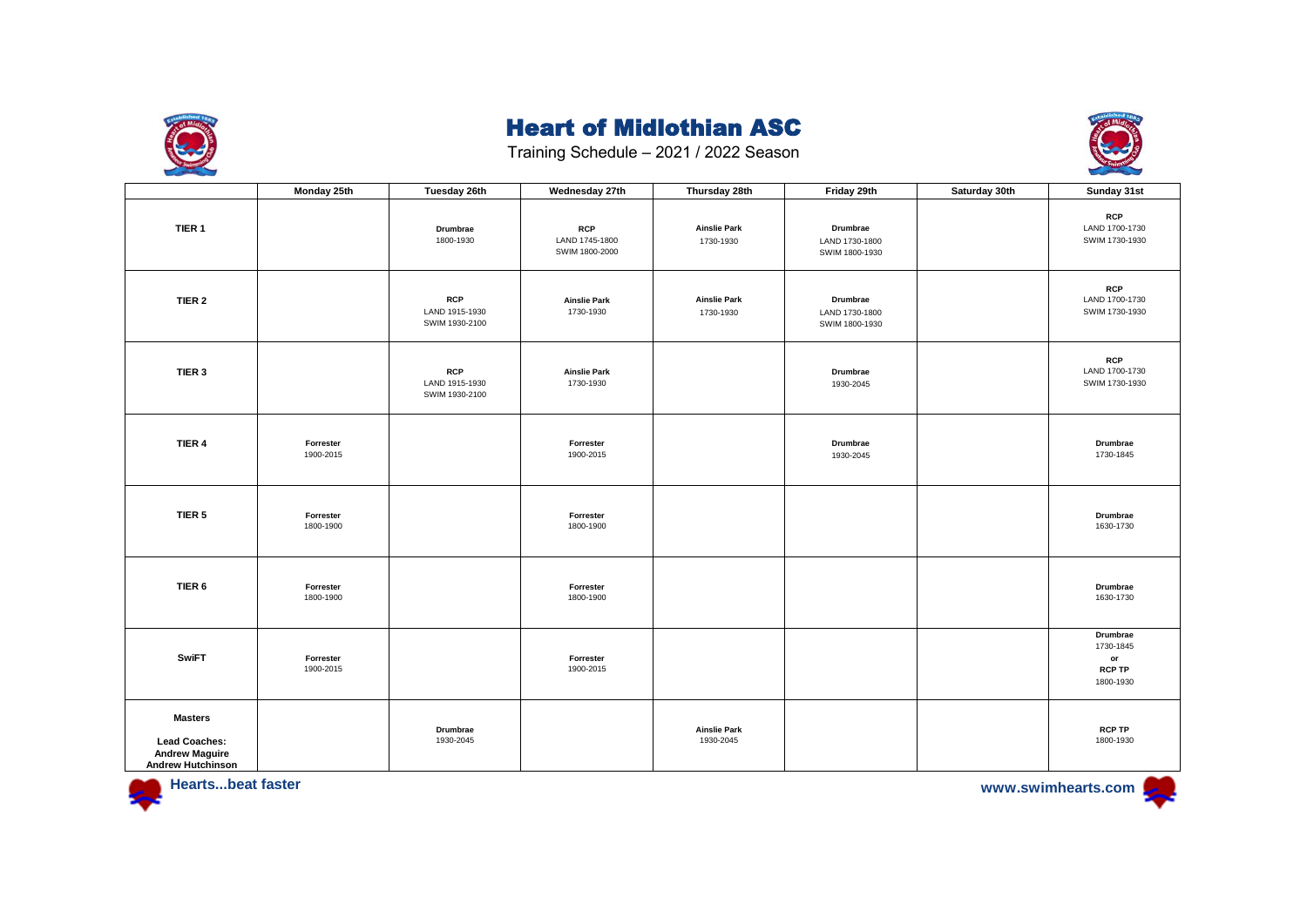



|                                                                                             | <b>Monday 1st</b>      | Tuesday 2nd                                    | Wednesday 3rd                                  | Thursday 4th                     | Friday 5th                                   | Saturday 6th | Sunday 7th                                                |
|---------------------------------------------------------------------------------------------|------------------------|------------------------------------------------|------------------------------------------------|----------------------------------|----------------------------------------------|--------------|-----------------------------------------------------------|
| TIER 1                                                                                      |                        | Drumbrae<br>1800-1930                          | <b>RCP</b><br>LAND 1745-1800<br>SWIM 1800-2000 | <b>Ainslie Park</b><br>1730-1930 | Drumbrae<br>LAND 1730-1800<br>SWIM 1800-1930 |              | <b>RCP</b><br>LAND 1700-1730<br>SWIM 1730-1930            |
| TIER <sub>2</sub>                                                                           |                        | <b>RCP</b><br>LAND 1915-1930<br>SWIM 1930-2100 | <b>Ainslie Park</b><br>1730-1930               | <b>Ainslie Park</b><br>1730-1930 | Drumbrae<br>LAND 1730-1800<br>SWIM 1800-1930 |              | <b>RCP</b><br>LAND 1700-1730<br>SWIM 1730-1930            |
| TIER 3                                                                                      |                        | <b>RCP</b><br>LAND 1915-1930<br>SWIM 1930-2100 | <b>Ainslie Park</b><br>1730-1930               |                                  | Drumbrae<br>1930-2045                        |              | <b>RCP</b><br>LAND 1700-1730<br>SWIM 1730-1930            |
| TIER 4                                                                                      | Forrester<br>1900-2015 |                                                | Forrester<br>1900-2015                         |                                  | Drumbrae<br>1930-2045                        |              | Drumbrae<br>1730-1845                                     |
| TIER <sub>5</sub>                                                                           | Forrester<br>1800-1900 |                                                | Forrester<br>1800-1900                         |                                  |                                              |              | Drumbrae<br>1630-1730                                     |
| TIER 6                                                                                      | Forrester<br>1800-1900 |                                                | Forrester<br>1800-1900                         |                                  |                                              |              | Drumbrae<br>1630-1730                                     |
| <b>SwiFT</b>                                                                                | Forrester<br>1900-2015 |                                                | Forrester<br>1900-2015                         |                                  |                                              |              | Drumbrae<br>1730-1845<br>or<br><b>RCP TP</b><br>1800-1930 |
| <b>Masters</b><br><b>Lead Coaches:</b><br><b>Andrew Maguire</b><br><b>Andrew Hutchinson</b> |                        | Drumbrae<br>1930-2045                          |                                                | <b>Ainslie Park</b><br>1930-2045 |                                              |              | <b>RCP TP</b><br>1800-1930                                |